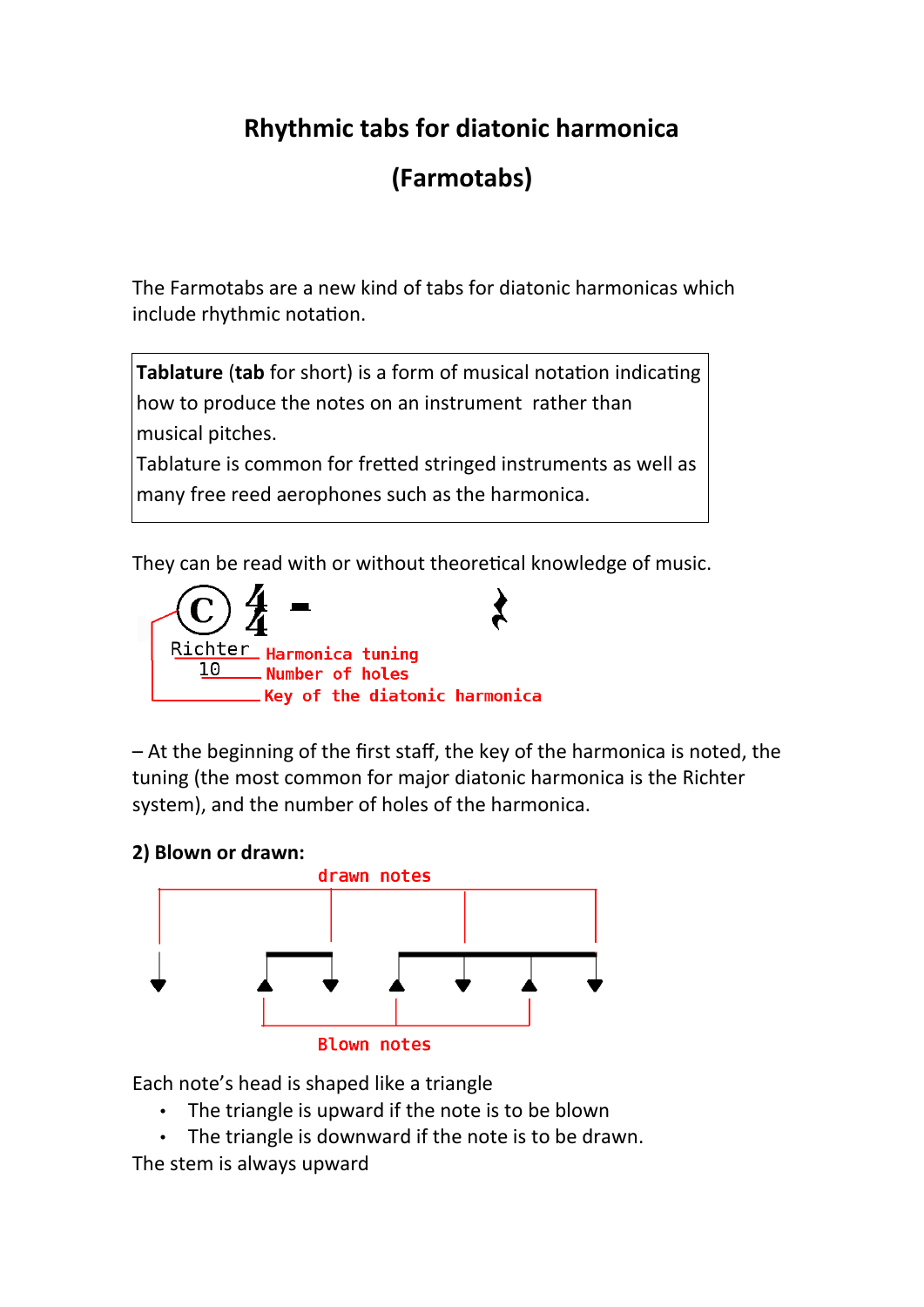**3) Reading which hole of the harmonica is played:**



The holes to be played on the harmonica are written under the notes.

**a)** Groups of notes



For tongue blocking, we write for example: (1/4) 1 is played, 2 and 3 are blocked with the tongue and 4 is played.

For chords, we write for example: (234) Holes 2, 3 and 4 are played simultaneously.

## **4) Rhythmic notation and articulation are the same as for a conventional score**



Here are 2 complete measures (4/4) separated by a measure bar.

The duration of the notes is indicated in the usual way, eighth notes, quarter notes, triplets etc ...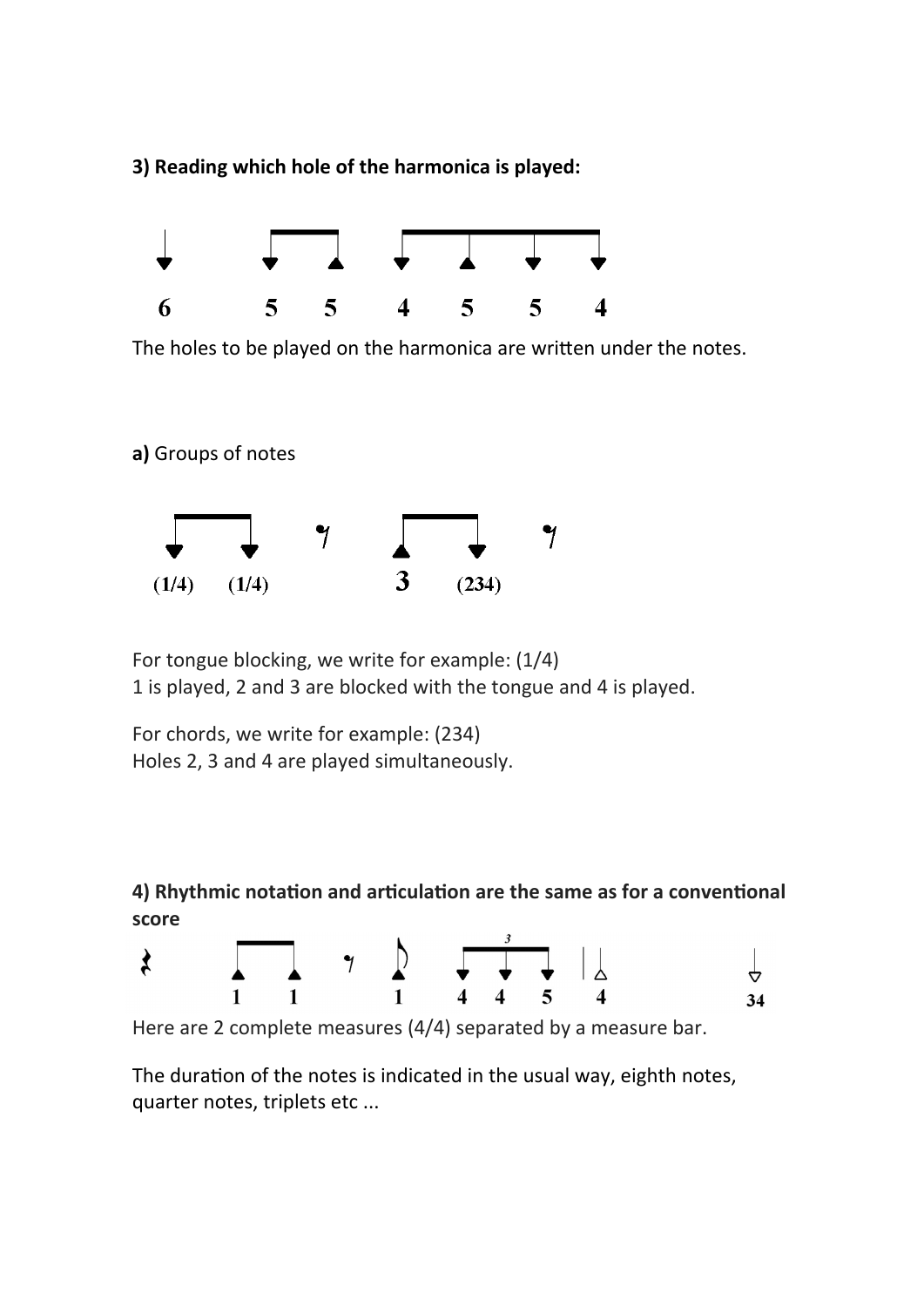### **Reminder**

**a)** For a tremolo, repetition effect of a note, or tremor (for the throat vibrato ), this writing is used::



**b)** If both notes are the same pitch, be careful, a tie prolongs the note. This is only one note.



**c)** for notes with slight or very slight volume, this writing is used:



The letter *p* indicates that the volume of the note is slight, *pp* is very slight. Likewise, the letter *f* means that the note is Strong, *ff* means very strong note.

An example with a well-known American traditional song, Oh Susanna: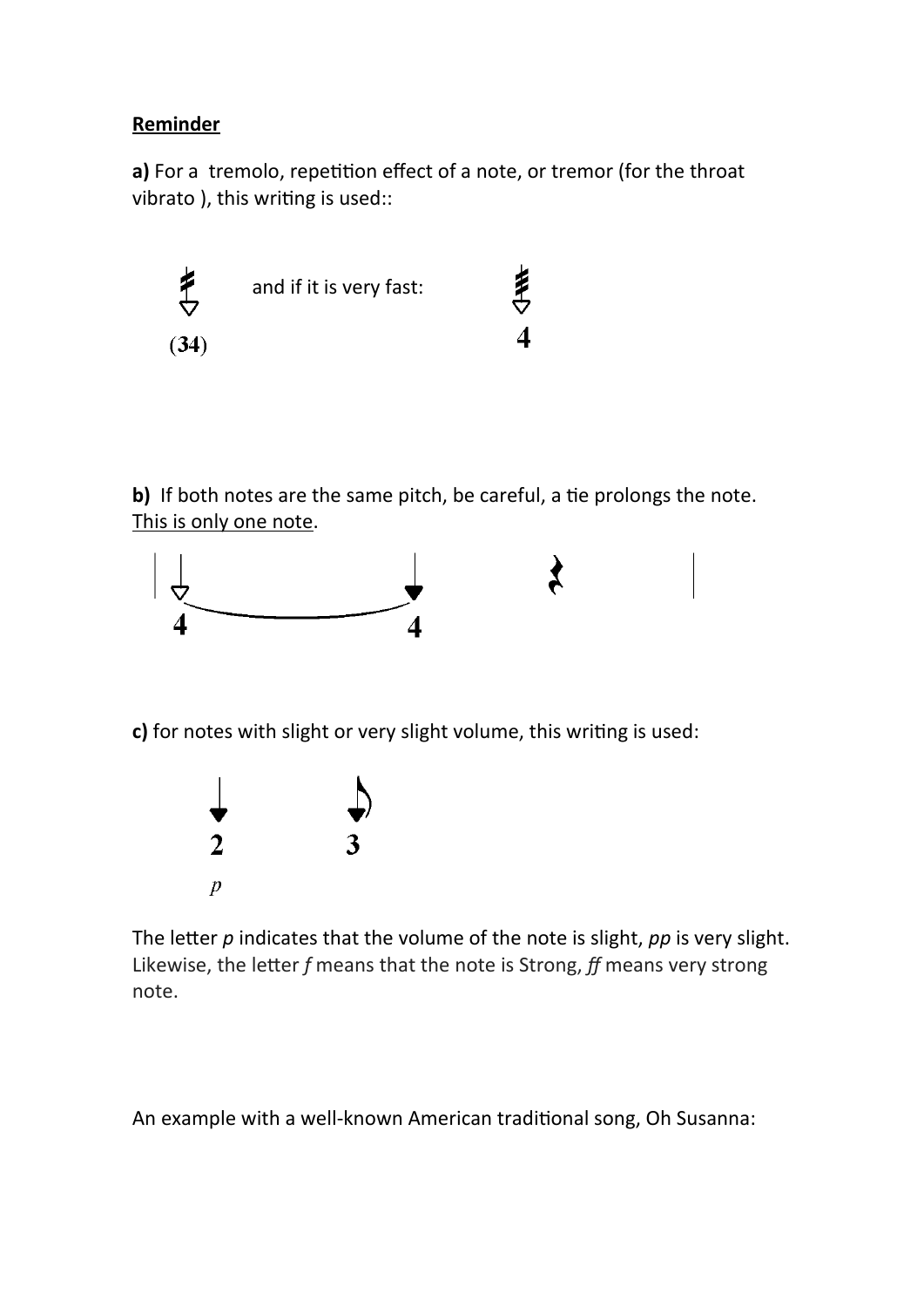$rac{4}{4}$ ₹  $\mathbf{(D}% )} \in \mathbb{R}^{N}\times \mathbb{R}^{N}\times \mathbb{R}^{N}\times \mathbb{R}^{N}\times \mathbb{R}^{N}\times \mathbb{R}^{N}\times \mathbb{R}^{N}\times \mathbb{R}^{N}\times \mathbb{R}^{N}\times \mathbb{R}^{N}\times \mathbb{R}^{N}\times \mathbb{R}^{N}\times \mathbb{R}^{N}\times \mathbb{R}^{N}\times \mathbb{R}^{N}\times \mathbb{R}^{N}\times \mathbb{R}^{N}\times \mathbb{R}^{N}\times \mathbb{R}^{N}\times \mathbb{R}^{N}\times \mathbb{R}^{N}\times$ ♪ T  $\perp$ . D  $\perp$ H:  $\widetilde{\phantom{a}}_{10}$ 5 6 6 6 5  $\overline{\mathbf{4}}$  $\overline{\mathbf{4}}$ 6  $\overline{\mathbf{4}}$  $\overline{\mathbf{4}}$ | ↓.  $\vert \, \vert$  $\overline{D}$  $\overline{1}$ T l ⊥  $\perp$  $bar4$ 5 5 5  $\overline{\mathbf{4}}$ 6  $\overline{\mathbf{4}}$  $\overline{\mathbf{4}}$ 6  $\overline{\mathbf{4}}$ 6  $\overline{\phantom{a}}$ ∣⊥  $|\,\!\rfloor$  . Ţ ↓  $\overline{1}$  $bar7$ 5 5 6 5  $\overline{\mathbf{4}}$  $\overline{\mathbf{4}}$  $\overline{\mathbf{4}}$  $\overline{\mathbf{4}}$  $\overline{\mathbf{4}}$  $\overline{\mathbf{4}}$ 4  $\downarrow$  $\overline{1}$  $\overline{1}$  $\mathfrak b$  $\overline{1}$  $\mathbf{L}$  $\overline{\phantom{a}}$  $bar10$  $\ddot{\phantom{a}}$  $\ddot{\phantom{0}}$  $\overline{\mathbf{5}}$  $\boldsymbol{6}$ 6 5 5 6 6  $\overline{\mathbf{4}}$ 5  $\overline{\mathbf{4}}$  $\overline{\mathbf{4}}$  $\overline{\mathbf{4}}$  $\mathsf{I}$ ♪  $bar{13}$  $\mathsf L$  . ∣⊥ ♪  $\perp$ ⊥  $\perp$ . 5 6 6 6  $\overline{\mathbf{5}}$  $\overline{\mathbf{4}}$ 6  $\overline{\mathbf{4}}$  $\overline{\mathbf{4}}$  $\overline{\mathbf{4}}$  $\|\downarrow$ t  $|\downarrow$ ↓  $\overline{\mathbf{r}}$ Ţ  $bar 16$ ↓ ⊥  $\Delta$  $\overline{\mathbf{5}}$  $\overline{\mathbf{4}}$ 5  $\overline{\mathbf{5}}$ 6 5  $\overline{\mathbf{4}}$  $\overline{\mathbf{4}}$ 6 6  $\vert \downarrow$ .  $\mathbf{I}$ ♪  $\overline{\phantom{a}}$ ⊥  $\overline{\phantom{a}}$  $bar20$ ╽ ⊥  $\overline{a}$  $\overline{\mathbf{5}}$ 6 6 6 5  $\overline{\mathbf{4}}$  $\overline{\mathbf{4}}$  $\overline{\mathbf{4}}$  $\overline{\mathbf{4}}$ 6 6  $|\int$  .  $\ddot{\cdot}$  $\overline{\mathsf{I}}$ ♪ ↓  $\perp$ .  $\perp$  $bar23$ 5 5  $\overline{\mathbf{4}}$ 6  $\overline{\mathbf{4}}$  $\overline{\mathbf{4}}$ 5  $\overline{\mathbf{4}}$  $\overline{\mathbf{4}}$ 4  $\overline{\mathbf{4}}$ 

**Oh Susanna** (2nd position)

(American trad.)

www.farmotabs.com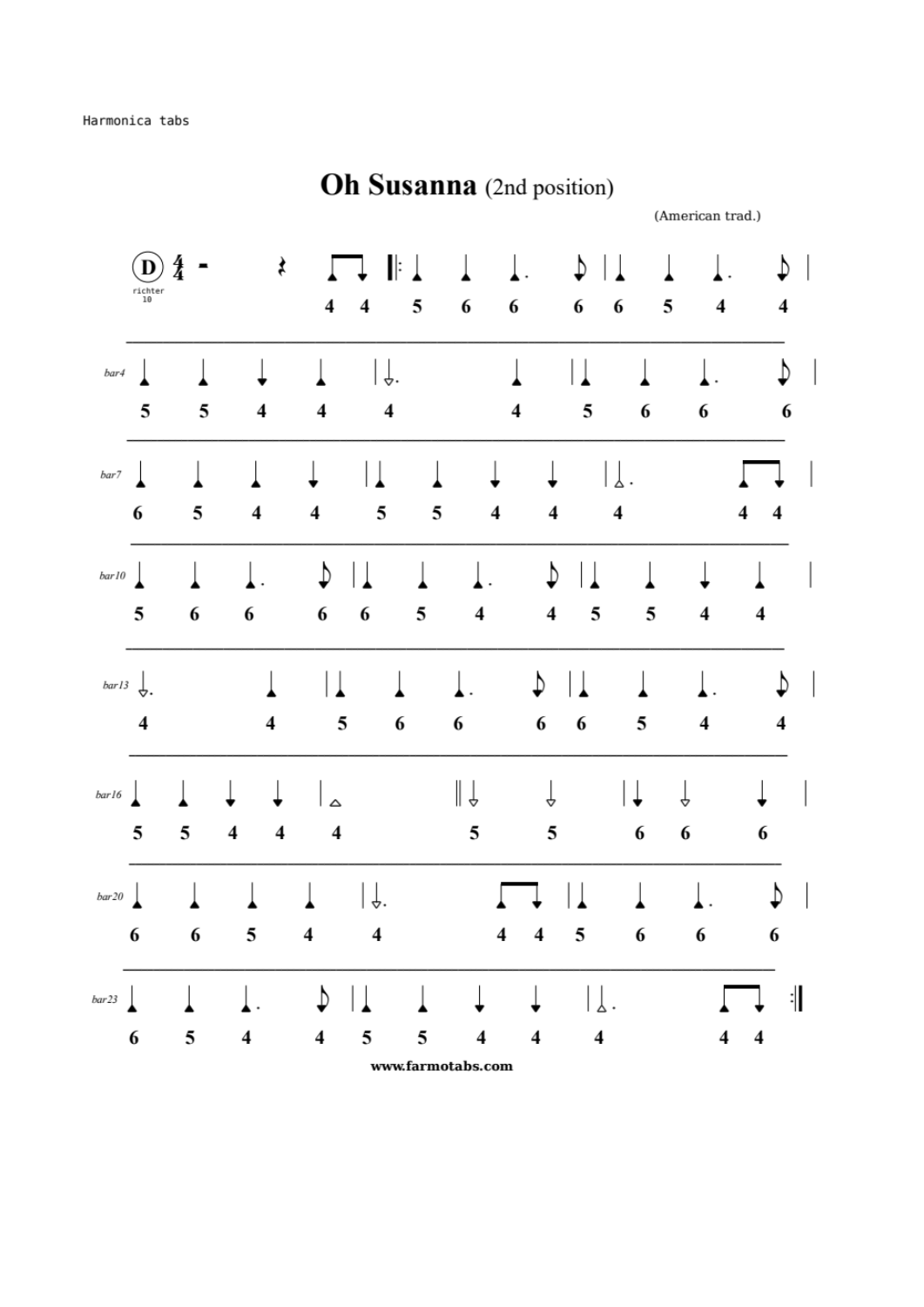## **4) If a note is produced by bending.**

On the harmonica, a bend lowers the pitch of the original note.

A bend is produced if, when changing the position of the tongue while blowing or drawing in certain holes of the harmonica, the note is lowered.



Bends works only with certain drawn notes as well as with certain blown notes. The blown and drawn bends are written using horizontal bars above the holes numbers. The pitch lowering depends on the amount of horizontal bars. One half tone per each horizontal bar.

(in this example, the first note is played by drawing the second hole and bending 1 tone (2 halftones) and the  $3<sup>rd</sup>$  note is played by blowing in the 8<sup>th</sup> hole while bending one halftone)

**a)** Available bends on a diatonic harmonicas a Richter tuning harmonica, the most common tuning

Drawn bends:

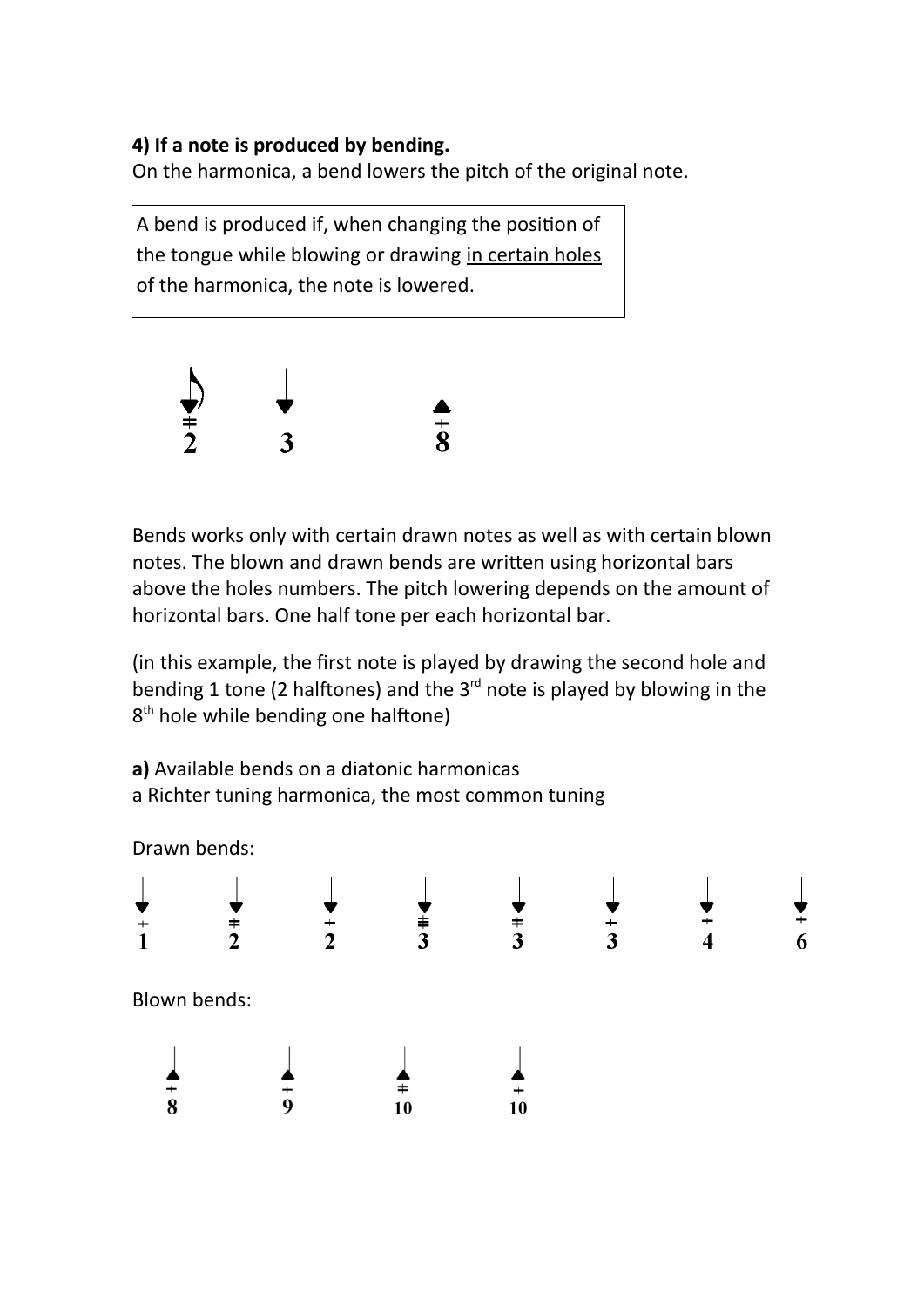**5) If the note to play is an overbend** (overblow or overdraw) The overbend raises the pitch of the note

Overblowing and overdrawing are an important modern technique among players of diatonic [harmonica](https://en.wikipedia.org/wiki/Harmonica). The resulting pitch is generally a semitone higher than the opposite reed pitch (if you blow, the opposite reed is the drawn reed for example)



The overbends are written with a circle above the hole number.

The overbends can be drawn (overdraw) or blown (overblow) only on certain notes. If you amplify the movement of the tongue, you can obtain even higher notes. you can write these notes by adding a circle for every additional halftone you raise the pitch.

**a)** Available overbends on a diatonic harmonica with the Richter tuning, the most common tuning

Blown overbends (overblows):



Some other overbends can be played on the harmonica but these are necessary if you want to play the chromatic scale over the 3 octaves.